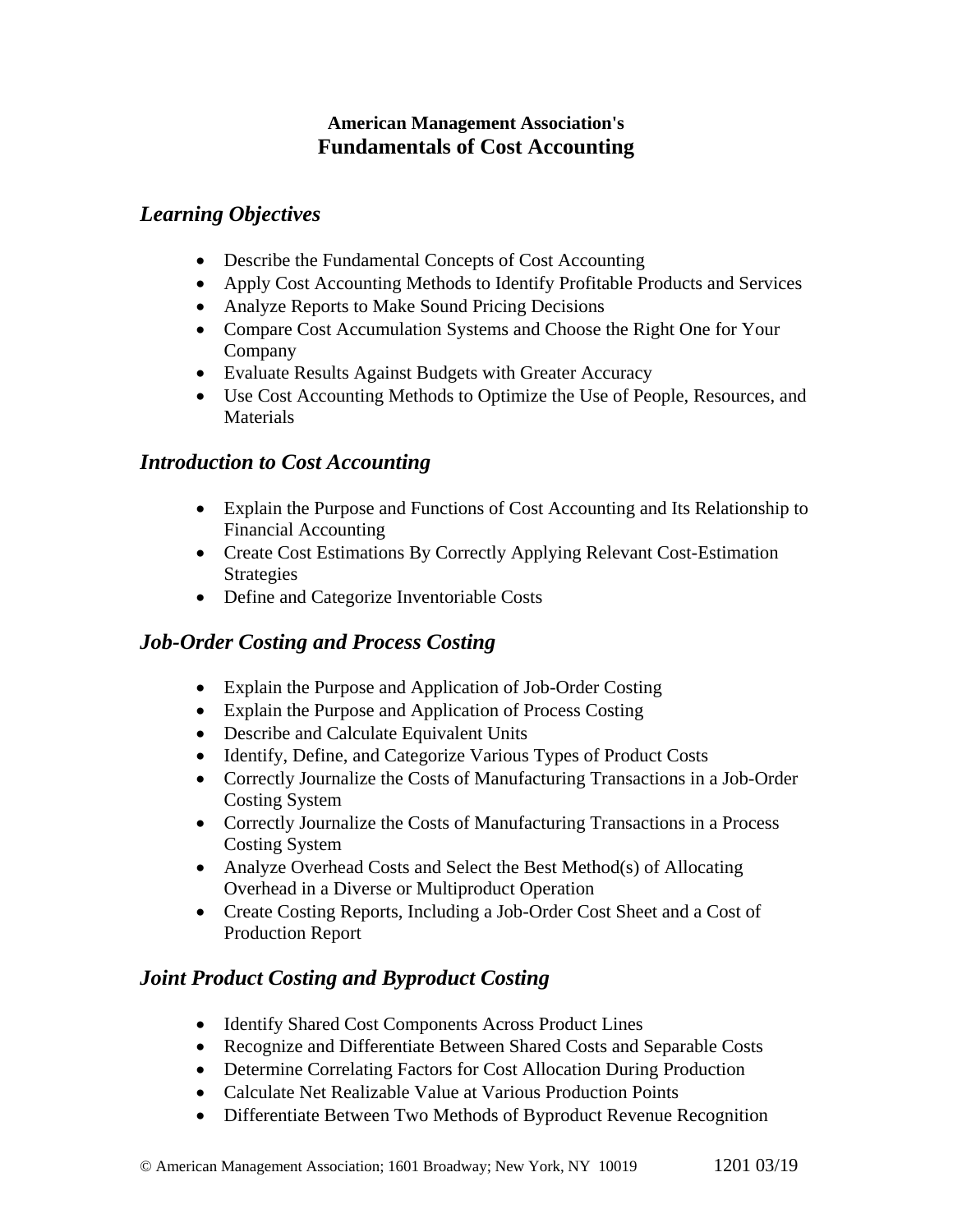# *Absorption Costing vs. Direct Costing*

- Differentiate Between Absorption and Direct Costing
- Explain Why Absorption Costing Meets GAAP Requirements While Direct Costing Is Useful for Internal Reporting
- List the Advantages and Disadvantages of Direct Costing
- Recognize the Process and Requirement for Establishing a Direct-Costing System
- Convert a Traditional Income Statement into a Direct Costing Income Statement
- Reconcile the Differences in Net Income Between the Two Types of Statements By Using the Same Data

### *Standard Costing and Variance Analysis*

- Explain the Relationship Between Standard Costs, Employee Motivation, and Performance Evaluations
- Understand the Different Approaches to Setting Standards and Explain the Implications of Each Approach
- Identify Actions or Situations That Create the Need to Change Standards
- Assess the Implications of Changing Standards
- Discover the Reasons for Cost Variances and Make Recommendations to Bring Costs into Better Alignment with Established Standards

# *Activity-Based Costing (ABC) for Management Control*

- Explain Reasons for Using Activity-Based Costing Instead of Traditional Methods
- Identify and Assign Costs to Activities
- Design a Basic Activity-Based Costing System
- Compare Data Generated By Your Activity-Based Costing System with a Traditional Costing System and Draw Conclusions About the Appropriate Application of Each Method of Costing

# *Cost-Volume-Profit Analysis and Break-Even Point*

- Identify Fixed, Variable, and Mixed Costs
- Apply Cost Accounting Formulas to Identify Profitability
- Explain the Applications and Limitations of Cost-Volume-Profit Analysis
- Discuss the Use of Contribution Margin in "What If" Analysis
- Describe Margin of Safety and Its Impact on Decisions to Add Fixed Costs or to Change Cost Structures
- Create an Income Statement for Use in a Cost-Volume-Profit Analysis That Segregates Costs According to Their Behavior